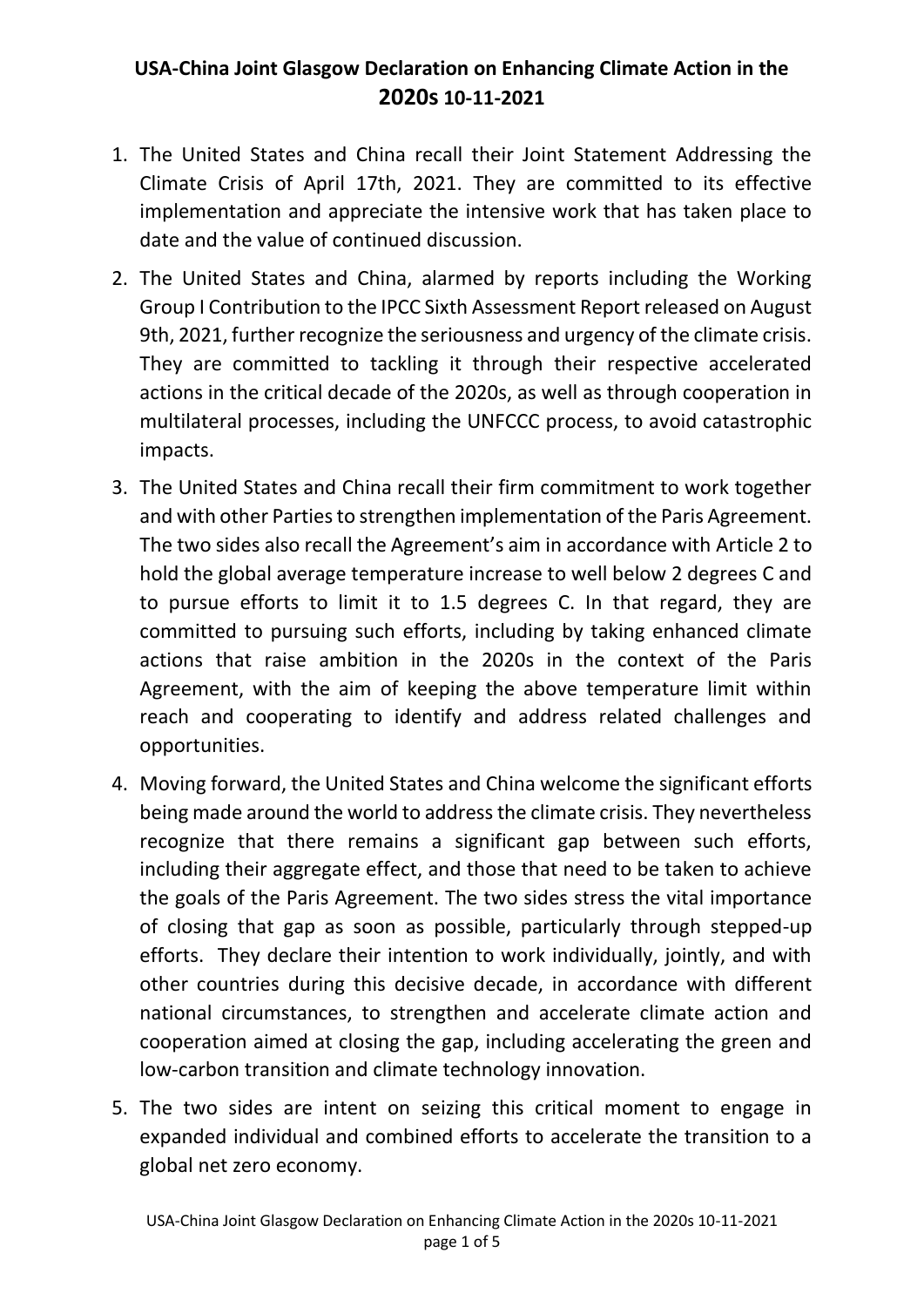- 6. The two sides recall their intention to continue discussing, both on the road to COP 26 and beyond, concrete actions in the 2020s to reduce emissions aimed at keeping the Paris Agreement-aligned temperature limit within reach. With that clear purpose, and anticipating that particular forms of cooperation will have the effect of significantly accelerating emission reductions and limitations, including in the form of specific goals, targets, policies, and measures, the two sides intend to engage in the actions and cooperative activities set forth below.
- 7. The two sides intend to cooperate on:
	- A. regulatory frameworks and environmental standards related to reducing emissions of greenhouse gases in the 2020s;
	- B. maximizing the societal benefits of the clean energy transition;
	- C. policies to encourage decarbonization and electrification of end-use sectors;
	- D. key areas related to the circular economy, such as green design and renewable resource utilization; and
	- E. deployment and application of technology such as CCUS and direct air capture.
- 8. Recognizing specifically the significant role that emissions of methane play in increasing temperatures, both countries consider increased action to control and reduce such emissions to be a matter of necessity in the 2020s. To this end:
	- A. The two countries intend to cooperate to enhance the measurement of methane emissions; to exchange information on their respective policies and programs for strengthening management and control of methane; and to foster joint research into methane emission reduction challenges and solutions.
	- B. The United States has announced the U.S. Methane Emissions Reduction Action Plan.
	- C. Taking into account the above cooperation, as appropriate, the two sides intend to do the following before COP 27:
		- I. They intend to develop additional measures to enhance methane emission control, at both the national and sub-national levels.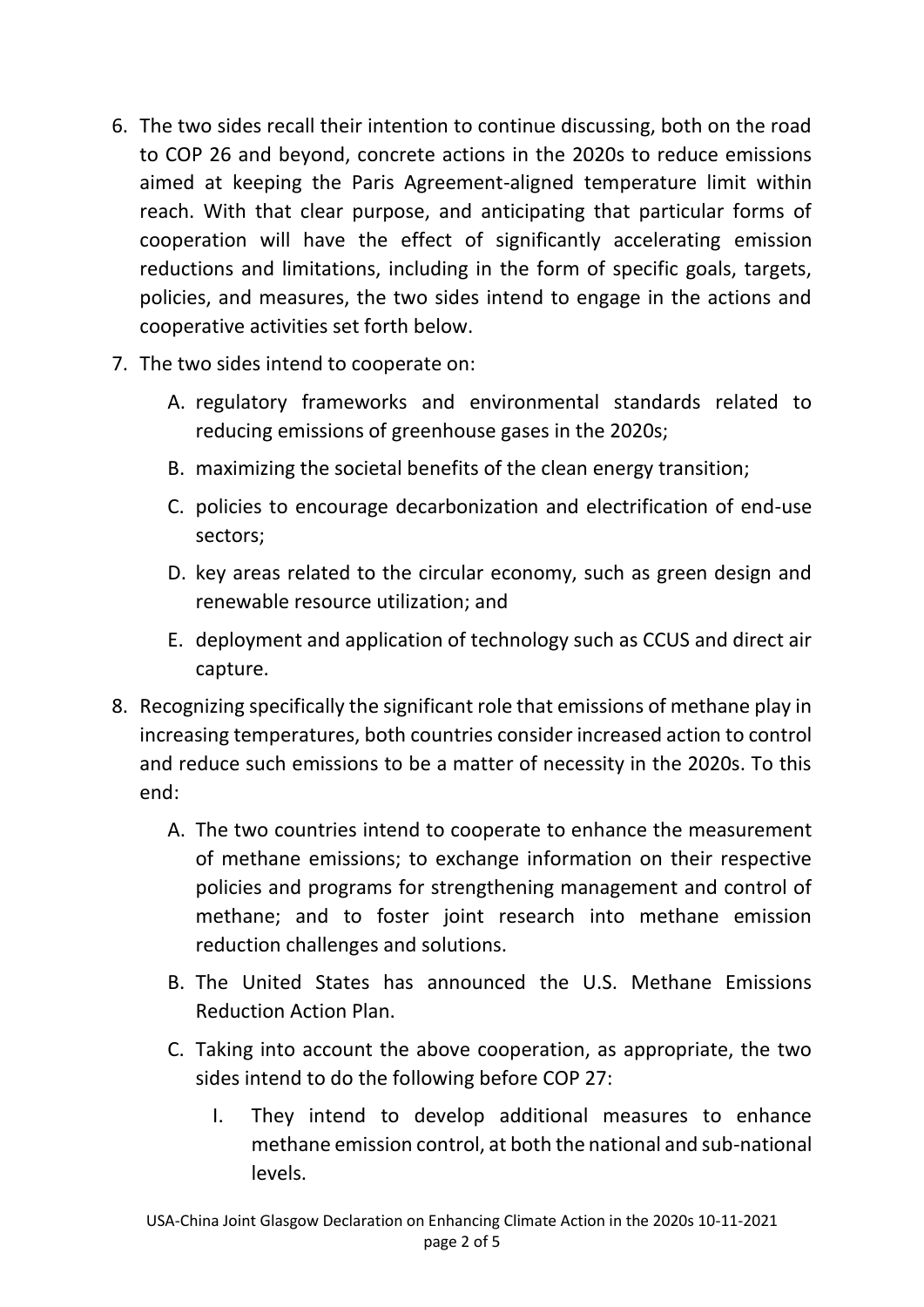- II. In addition to its recently communicated NDC, China intends to develop a comprehensive and ambitious National Action Plan on methane, aiming to achieve a significant effect on methane emissions control and reductions in the 2020s.
- D. The United States and China intend to convene a meeting in the first half of 2022 to focus on the specifics of enhancing measurement and mitigation of methane, including through standards to reduce methane from the fossil and waste sectors, as well as incentives and programs to reduce methane from the agricultural sector.
- 9. In order to reduce CO2 emissions:
	- A. The two countries intend to cooperate on:
		- I. Policies that support the effective integration of high shares of low-cost intermittent renewable energy;
		- II. Transmission policies that encourage efficient balancing of electricity supply and demand across broad geographies;
		- III. Distributed generation policies that encourage integration of solar, storage, and other clean power solutions closer to electricity users; and
		- IV. Energy efficiency policies and standards to reduce electricity waste.
	- B. The United States has set a goal to reach 100% carbon pollution-free electricity by 2035.
	- C. China will phase down coal consumption during the 15th Five Year Plan and make best efforts to accelerate this work.
- 10.Recognizing that eliminating global illegal deforestation would contribute meaningfully to the effort to reach the Paris goals, the two countries welcome the Glasgow Leaders' Declaration on Forests and Land Use. The two sides intend to engage collaboratively in support of eliminating global illegal deforestation through effectively enforcing their respective laws on banning illegal imports.
- 11.The two sides recall their respective commitments regarding the elimination of support for unabated international thermal coal power generation.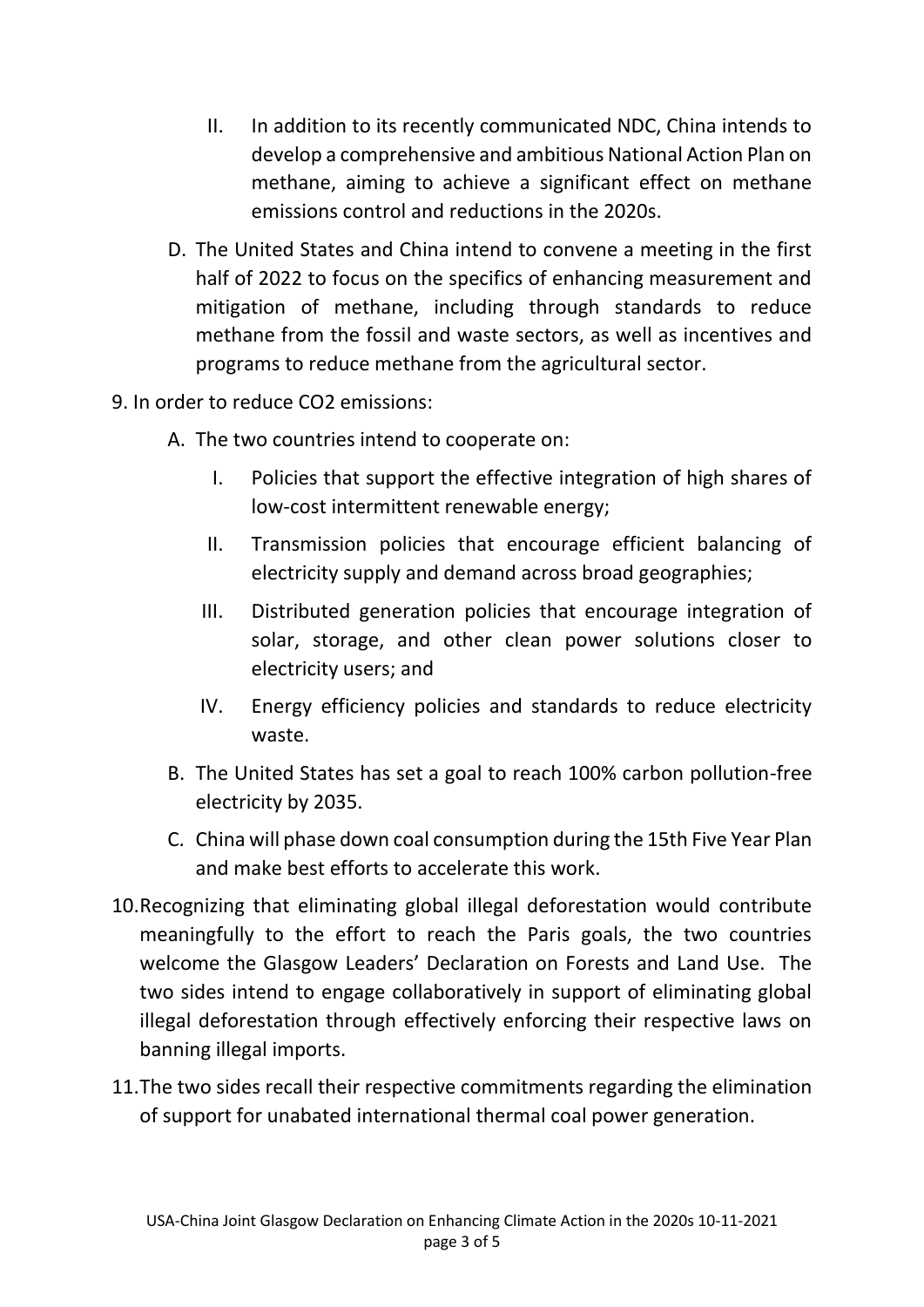- 12.With respect to COP 26, both countries support an ambitious, balanced, and inclusive outcome on mitigation, adaptation, and support. It must send a clear signal that the Parties to the Paris Agreement:
	- A. Are committed to tackling the climate crisis by strengthening implementation of the Paris Agreement, reflecting common but differentiated responsibilities and respective capabilities, in the light of different national circumstances;
	- B. Recall the Paris Agreement's aim to hold the global average temperature increase to well below 2 degrees C and pursue efforts to limit it to 1.5 degrees C and are committed to pursuing such efforts, including by taking ambitious action during this critical decade to keep the above temperature limit within reach, including as necessary communicating or updating 2030 NDCs and long-term strategies;
	- C. Recognize the significance of adaptation in addressing the climate crisis, including further discussion on the global goal on adaptation and promoting its effective implementation, as well as the scaling up of financial and capacity-building support for adaptation in developing countries; and
	- D. Resolve to ensure that their collective and individual efforts are informed by, inter alia, the best available science.
- 13.Both countries recognize the importance of the commitment made by developed countries to the goal of mobilizing jointly \$100b per year by 2020 and annually through 2025 to address the needs of developing countries, in the context of meaningful mitigation actions and transparency on implementation, and stress the importance of meeting that goal as soon as possible.
- 14.Both countries will work cooperatively to complete at COP 26 the implementing arrangements ("rulebook") for Articles 6 and 13 of the Paris Agreement, as well as common time frames for NDCs.
- 15.Both countries intend to communicate 2035 NDCs in 2025.
- 16.The two sides intend to establish a "Working Group on Enhancing Climate Action in the 2020s," which will meet regularly to address the climate crisis and advance the multilateral process, focusing on enhancing concrete actions in this decade. This may include, inter alia, continued policy and technical exchanges, identification of programs and projects in areas of